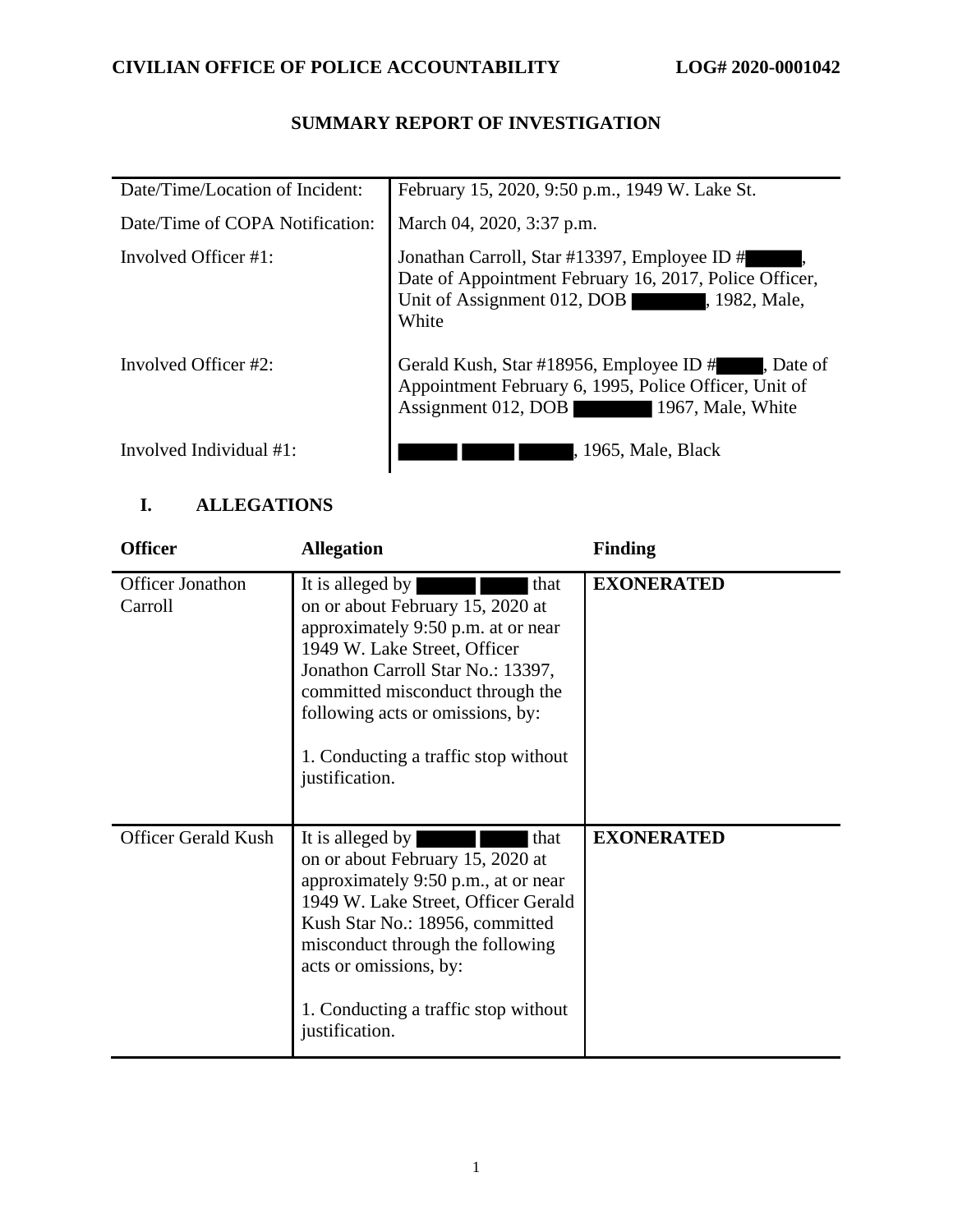#### **II. SUMMARY OF EVIDENCE**

On February 15, 2020 at approximately 9:50 p.m., Officer Jonathon Carroll and his partner Officer Gerald Kush conducted a traffic stop<sup>1</sup> at or near 1949 W. Lake Street. The officers activated their emergency lights, curbed the vehicle, and informed the driver, that he was driving in the bike lane. In his statement to COPA,  $\Box$  denied<sup>2</sup> that he was driving in the bike lane, thereby not violating the traffic law<sup>3</sup>. Stated he believed he was targeted because of the type of car<sup>4</sup> he was driving and the high crime area where he was stopped.

Body worn camera (BWC) videos from Officer Carroll and Officer Kush captured their interaction with **Officers Carroll and Kush explained they were observing** as he was driving in the restricted lane. Officer Carroll<sup>5</sup> stated he observed turn onto Lake Street and drive an entire block in the bike lane. Officer Kush<sup>6</sup> stated he observed car traveling in the bike lane for at least two blocks. Sergeant Morales<sup>7</sup> arrived at the scene and spoke with regarding the traffic stop. BWC video footage captured the officers stating to each other in their vehicle and to Sergeant Morales that they observed the vehicle driving in the restricted bike lane.

Officer Carroll's BWC captured stating to Officer Carroll, "I didn't see the bike lane. I don't have a problem, if you're right, you're right." I further stated that he was unfamiliar with the neighborhood and was confused when driving through a roundabout located at a nearby intersection. did not refute the officers' assertion that he was driving in the bike lane. Officer Kush pointed out the clearly marked white line on the street as the bike lane. The street markings are captured in the officers' vieo footage. **Also stated on video that he didn't** have a problem with the officers assertion and complied with the officers request for his license and insurance information. Thereafter, BWC captured officers discussing writing citations for driving in the bike lane. stated in his interview with  $\text{COPA}^8$  that he received only one ticket.

recorded a part of the interaction on his mobile phone.<sup>9</sup> However, it does not capture part of the discussion involving the bike lane driving violation. The Facebook audio recording includes denial of smoking or having cannabis in his vehicle and his denial of having a gun in his possession.

#### **III. ANALYSIS AND CONCLUSION**

The complainant alleged that the officers conducted a traffic stop without proper justification. After examining the available BWC videos, the audio recording and the

<sup>&</sup>lt;sup>1</sup> Citation No. TU101641 as recorded during interview with COPA.

<sup>2</sup> Attachment #7 - COPA Interview.

<sup>&</sup>lt;sup>3</sup> MCC 9-40-060 Drive/park vehicle on bicycle lane/path, marked shared lane.

<sup>&</sup>lt;sup>4</sup> Attachment #9 - Photo of vehicle.

<sup>5</sup> Attachment #5 – BWC video of Officer Carroll

 $6$  Attachment #6 – BWC video of Officer Kush

<sup>7</sup> Attachment #4 - BWC video of Sergeant Morales

<sup>8</sup> Attachment #7 - COPA Interview.

 $9$  Attachment #11 – Block party.m4a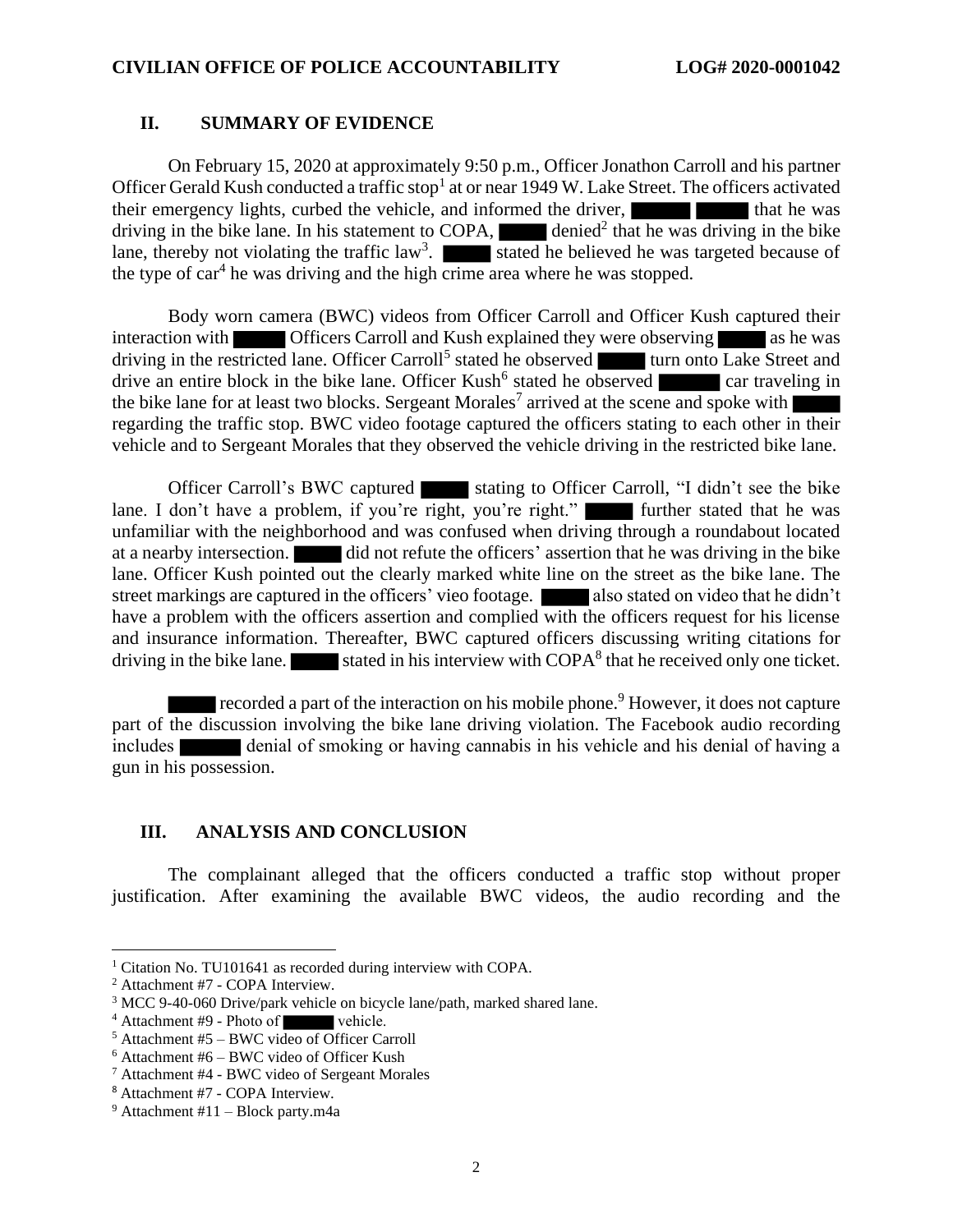complainant's interview, COPA has determined by clear and convincing evidence that the traffic stop occurred, and it was lawful and proper.

The designated bike lane and the law are devised to enhance safety and facilitate access for bike traffic. While the BWC does not capture the traffic violation as it occurred, the conversations between the officers and Sergeant Morales were recorded. Both officers explained to that he was observed breaking the traffic law as he drove in the bike lane. did not refute the officers claim that he was driving in the bike lane while they were on scene and being recorded on BWC.

After careful consideration of all the facts, COPA finds that it is highly and substantially more probable to be true than not that was driving in the bike lane and violated traffic law. Accordingly, COPA finds that the traffic stop was not unjustified and this allegation is **EXONERATED**.

Approved:

\_\_\_\_\_\_\_\_\_\_\_\_\_\_\_\_\_\_\_\_\_\_\_\_\_\_\_\_\_\_\_\_\_\_ \_\_\_\_\_\_\_\_\_\_\_\_\_\_\_\_\_\_\_\_\_\_\_\_\_\_\_\_\_\_\_\_\_\_

Matthew Haynam *Director of Investigations* Date

10/30/2020